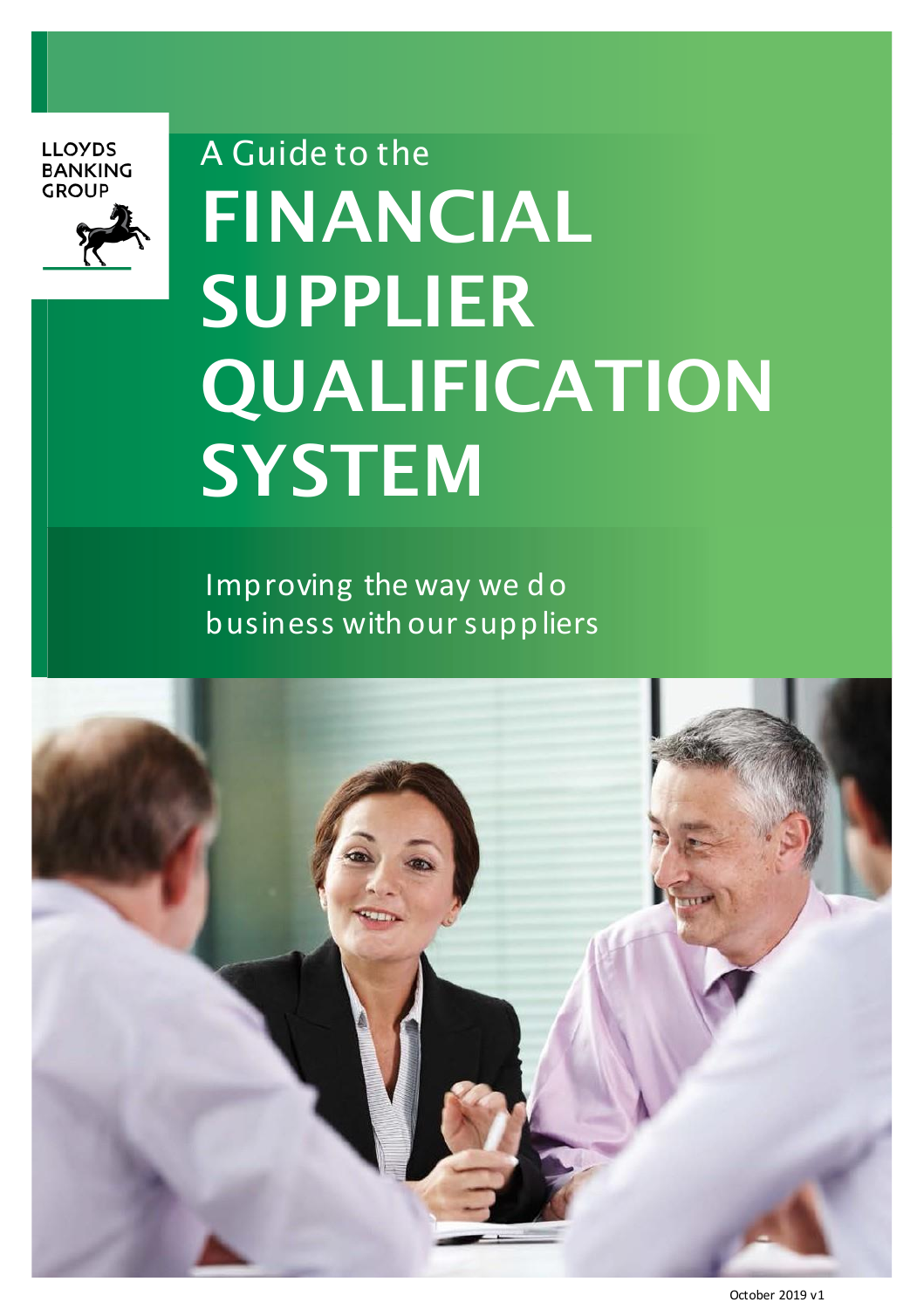**Lloyds Banking Group |** F i nanc ial Su pplier Q u alific ati on System

Lloyds Banking Group is committed to introducing responsible business practices that make it easier for our suppliers to do business with us.

To support this commitment, we are part of the Financial Supplier Qualification System (FSQ S) Community. Itis desig ned to standardise and manag e requests from multiple Financial Services Companies for compliance and assurance data.



As the reg ula tory environment becomes more complex, it's important that we can demonstra te to oursta keholders tha t we're work ing responsibly with our suppliers to minimise risk and protect customers. FSQ S provides a standard and simple mecha nism for collecting and managing supplier a ssurance informa tion across the Group and across the wider Financial Services community.

The FSQ S is an integral part of our sourcing process. O ur S ourcing S pecia lists use the system to find pre-qualified suppliers to be considered for new business. Q ualified supplier sta tus g ives visibility a cross Group S ourcing and, therefore, crea tes potential new business opportunities.

## **Benefits forsuppliers**

ï

- A sing le online process to submit assurance and compliance da ta –reducing duplica te requests from the Group a nd other financial services companies.
- C ompliance requirements which are proportiona te to the products and services being provided
- An online supplier profile which can be upda ted throughout the yea rto demonstra te your ongoing compliance with key policy requirements
- Q ualification means you won't have to provide a ssurance information ea ch time you bid for business with the Group or other members of the FSQS Community.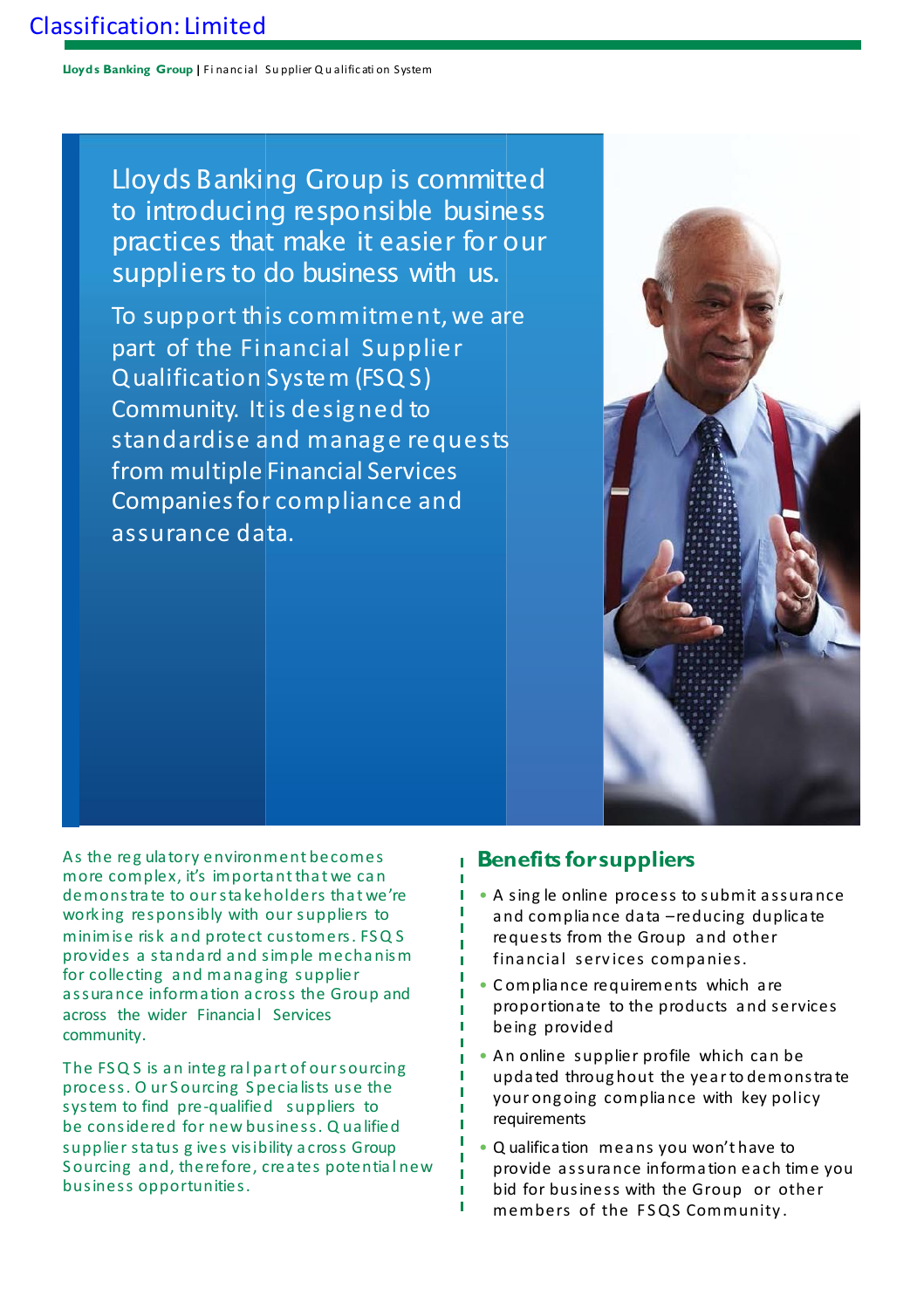**Lloyd s Banking Group |** Fi n anc ial Su pplier Q u alific ati on S ystem

# **HOW TO GAIN QUALIFICATION**

There are two levels of qualification. Stage 1 Qualification covers high level company information and Stage 2 looks in more detail at additional compliance and policy requirements.

## **A simple two-stageprocess**

#### **Stag e 1 Qualification**

Suppliers will receive an email invitation to complete an online questionnaire. The invitation will come from Hellios, an external partner, who has been appointed to collect and administer the data on behalf of the Groupand the FSQS Community. The questionnaire should take around one hour to complete. This information will allow us to determine whether your organisation only requires Stage 1 Qualification, or is required to complete the Stage 2 assessment.

#### **Stag e 2 Qualification**

Stage 2 requires the completion of a more detailed online assessment and has the options for you to upload evidence to support your application. This stage typically covers your policies and practice in areas such as:

- Anti-Bribery
- Sanctions • Remuneration
- Anti-Money Laundering
- Information Security

• Health & Safety

• Cyber Security • Records Management

- Customer Treatment
- Whistleblowing
- Business Continuity

For those organisations where Stage 2 of the process is required an annual fee of £1650 (plus VAT) is payable directly to our external partner Hellios. Micro, and small organisations are fully subsidised by the community with no fee payable and medium sized organisations are 50% subsidised.

Following Stage 2 qualification, the Group may wish to conduct further assurance activities including an on-site audit. This will be conducted by Lloyds BankingGroup and will incur no furtherfees.

# **TIMELINES FOR QUALIFICATION**

Typically we find that it takes between four to six weeks to attain qualification. For exact timelines, existing suppliers should referto the deadline dates in the Hellios email communications.

If you are being asked to apply as part of a tender process then please refer to your Lloyds Banking Group Sourcing Manager who will confirm completion deadlines.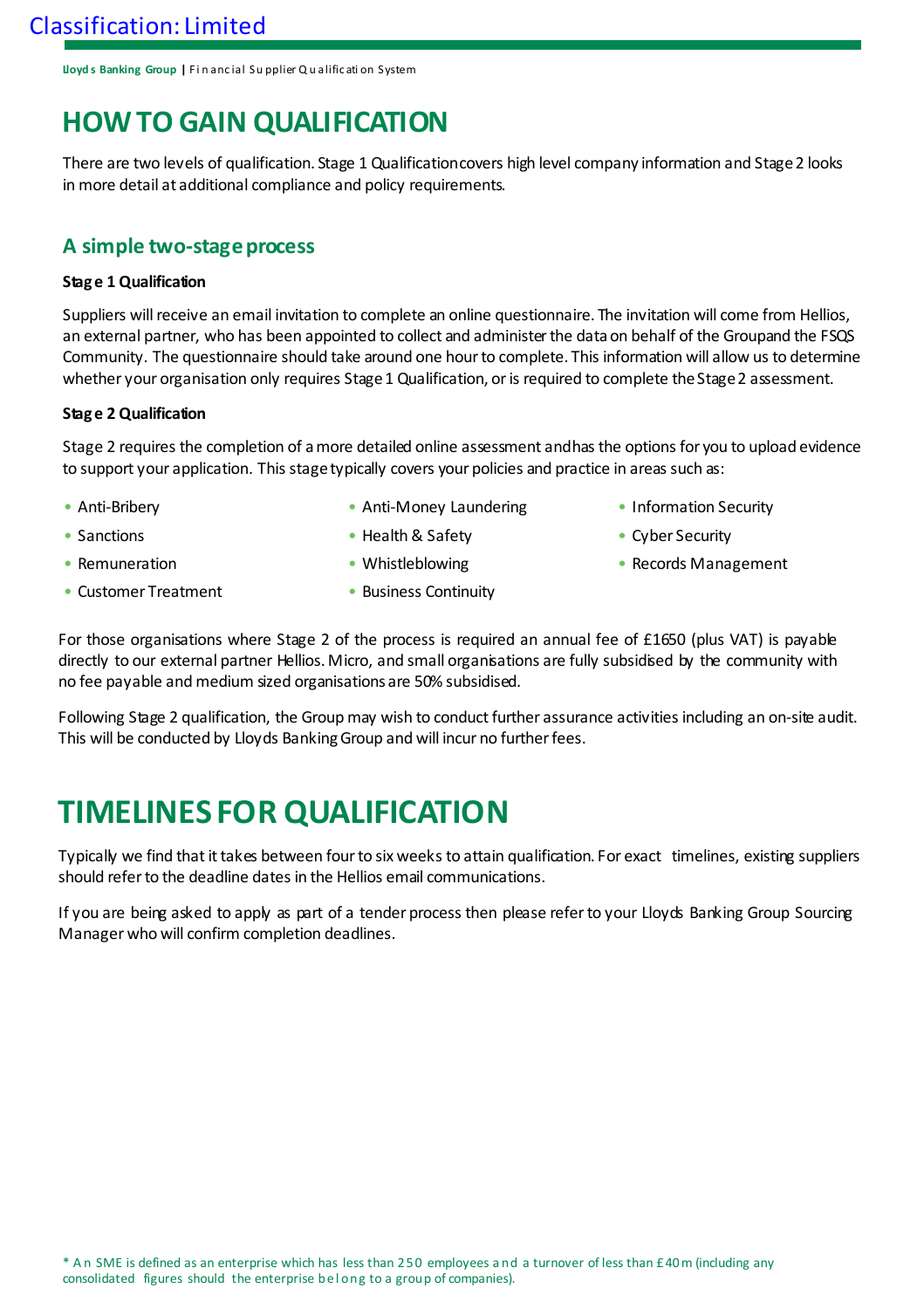**Lloyds Banking Group |** F i n anc ial S u pp lier Q ualific ati on System

# **FAQS**

#### **Why do Lloyds Banking Group use the Financial Supplier Qualification System?**

Suppliers told us that our process for collecting compliance and assurance information was complex and time consuming.

An online system simplifies the process for suppliers to submit information and prevents suppliers receiving multiple requests from the Group, and other financial services companies, who are part of the FSQS for qualification data. It is also important that we (your organisation and the Group) can demonstrate to our stakeholders that we are working together responsibly to minimise risk across our supply chain to protect our customers.

As the regulatory environment we operate in becomes more complex, it is vital that we have a robust system in place to support the collection and maintenance of Supplier Assurance data and respond to regulatory change.

#### **Who is Hellios?**

Hellios Information Management Ltd is a UK based company. The team has extensive experience in collecting and maintaining supplier data on behalf of a number of global and UK companies.

#### **What is the role of Hellios?**

Lloyds Banking Group subscribe to the FSQS, which Hellios use to collect and administer Supplier Assurance related data.Hellios collect and check the data provided by suppliers and ensure the data is maintained on the Financial Supplier Qualification System. Hellios is an approved supplier of the Lloyds Banking Group.

Hellios does not assess a supplier's suitability for qualification. That decision rests with Lloyds Banking Group.

#### **Do we have to register each of our legal entities separately?**

Yes, your organisation is required to register any legal entity that submits an invoice to Lloyds Banking Group.

#### **Can any supplier apply for qualification?**

No, qualification is by invitation only, either by Lloyds Banking Group or one of the other companies who subscribe to the FSQS.

#### **Will other suppliers have access to the information we provide?**

No, other suppliers will not have access to the information you provide.

#### **How does Hellios protect the data we provide?**

The FSQS application, infrastructure and data storage is hosted exclusively in the UK in data centres that are SSAE18 SOC2 and ISO27001 certified. Encryption to the latest industry standards is employed, along with cyber security measures such as weekly scans and penetration testing.

Hellios ensures the limited amount of personal data collected is fully compliant with the GDPR and Data Protection Act 2018. Hellios is certified to ISO27001 and Cyber Essentials Plus, the National Cyber Security Centre standard backed by the UK Government.

#### **Will assurance information be available across Lloyds Banking Group?**

Yes, one of the benefits of the FSQS is that suppliers' assurance information will be available to other areas in Lloyds Banking Group. This will reduce requests for duplicate information from the Group.

## **Will I be asked to provide pricing information on my company's products and services?**

No, your organisation will not be asked to provide any commercial information of this nature.

#### **If I'm required to apply for Stage 2 Qualification, how do I pay the fee to Hellios?**

Hellios will provide full details of the payment options available.

#### **How long is qualification valid for?**

Ï Ī The renewal date is set at one year after Stage 1 Qualification has been granted. Or in the case of Stage 2 Qualification, one year after payment has been made to apply for qualification. Hellios will issue reminders to suppliers in advance of their qualification expiry deadline.